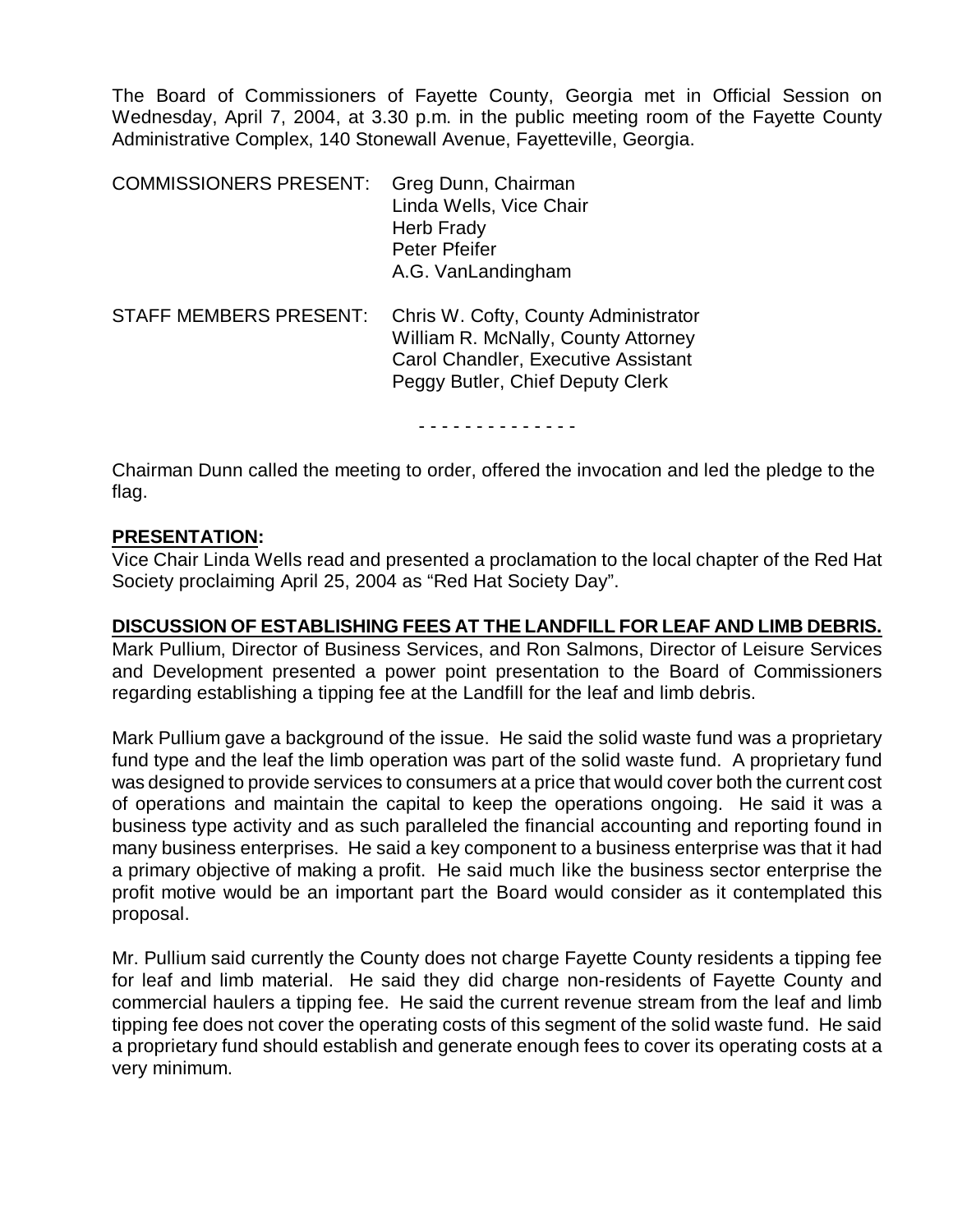Mr. Pullium said it was fair to charge all users, including Fayette County residents, a tipping fee for using the services at the Fayette County Leaf and Limb operation. He said in the absence of sufficient revenue generation from this segment of the solid waste fund, the County's general fund would be forced to subsidize the losses incurred in the leaf and limb operation. He said subsidizing a proprietary fund operation results in problems. He said tax revenues must be diverted from important public services such as public safety, transportation, public works, judicial and recreational type services. He said in addition, all citizens may not utilize service even though their tax dollars were being used to pay the cost of delivering the service. He said while this was often true of services provided by a governmental unit, service delivery levels in critical areas of operation should not be jeopardized at the expense of a service which may be legitimately funded through a moderate user charge. He said this would be an outcome in Fayette County if revenue and expenses in the leaf and limb operations were not properly balanced.

Mr. Pullium it was staff's intent to recover operational costs not to make a profit. He said based upon current projections in the proposed rates a small operation margin may occur. He said staff recommended establishment of a tipping fee to sufficiently cover the proposed operational costs of the leaf and limb segment of the solid waste fund.

Ron Salmons said what they were proposing to try to recover the costs was a fee very similar to what was charged for the solid waste. He said that was very typical of the other counties around Fayette County and the basic fee was \$4.00 per car, which was usually four to five bags. He said a pickup truck with a 4'x8' bed or small trailer had a flat fee of \$8.00 which was what was charged for the regular municipal waste. He said the scale rates were \$30.00 per ton and they were proposing for the vehicles larger than a pickup truck or small trailer to be weighed and charge a flat fee, or minimum fee, of \$15.00. He said they proposed that the mulch would still be free to Fayette County citizens and that on Friday's staff would load the mulch free as they currently were doing.

Mr. Salmons said they did a projection based on these fees. He said please understand they did not issue tickets for every vehicle that came in and dumped free. He said they did know how much material was processed on an annual basis. He said they processed approximately 40,000 cubic yards of loose material. He said they used 30,000 in their project because they anticipated that if they started charging, there was going to be a decrease in the amount of material that was brought out there. He said they made another assumption that of the material that was brought out there, based on observations, about 90% of the material was brought to the landfill in pickup trucks or small trailers. He said if you fill up a pickup truck it will carry about 3 ½ cubic yards. He said they anticipated approximately 7,700 loads a year at 30,000 tons. He said that gave them a certain amount of generated funds and the other 10% was waste that would be brought in. He said that was about 400 tons of material that would be coming in. He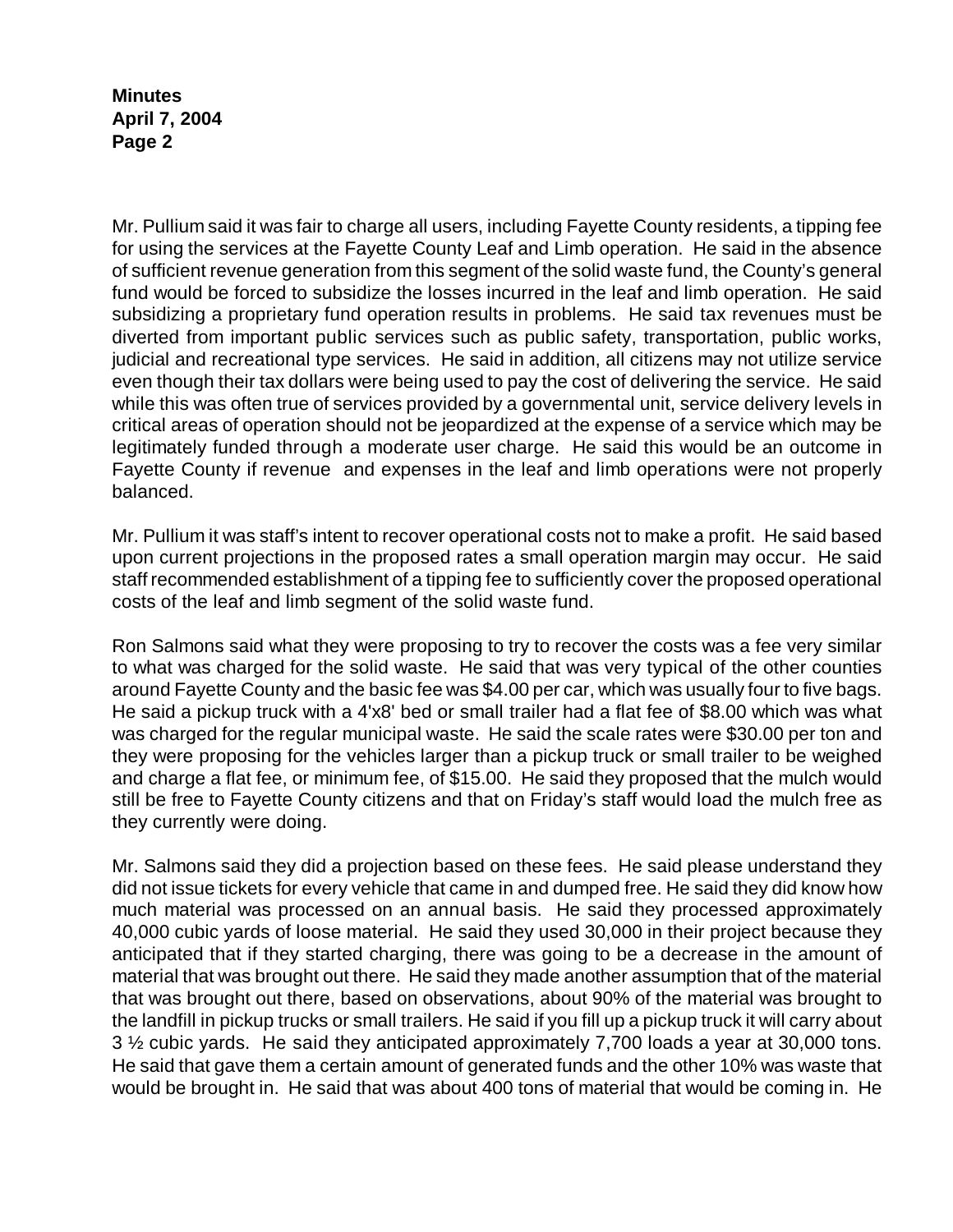said the total revenue that would be generated for the whole operation would be \$31,800. He said the current operating costs were \$106,690. He said that reflected personnel that were already moved out of that operation and utilized in Building and Grounds. He said they had tried to economize as much as possible. He said there could be an operational margin of \$25,000 if all of the assumptions made were accurate. He said it was very difficult, based on records.

He said they did the best they could based on tonnage they had from a commercial side. He said they were getting approximately 400 tons annually from commercial waste which is weighed in on commercial scales. He said this was a fair representative of what they could expect.

Mr. Pullium said in the second part of their presentation they had asked themselves how similar governments were dealing with this issue. He said then they asked if Fayette County was losing money on the leaf and limb operation. He said they then asked what the auditors said in dealing with this.

Mr. Pullium said they did surveys of other governments in the metropolitan and local areas and they found that all the governments they surveyed were charging a tipping fee for leaf and limb. He said Cherokee County had a minimum charge for anybody of \$25 and they prorate at \$30 a ton for anybody that was weighed in terms of tons. He said Clayton County charged \$28 ton/\$8 pickup truck. He said Coweta charged \$30/ton for all vehicles. He said DeKalb County \$30/ton for all vehicles; Douglas County \$30/ton. He said several Counties charged \$1.50 for 100 pounds which came to \$30/ton. He said Fulton County charged \$5.25/grass and \$14.45/logs per ton; Cobb County \$30/ton; Spalding County \$26.40/ton with \$15 minimum; Pike County \$15.80/1/2 ton and \$31.60/ton.

Mr. Pullium read a quote from the auditors in reference to the leaf and limb "The solid waste fund is continued to need operating transfer from the general fund in order to support its operations. The solid waste fund required \$128,000 transfer from the general fund in the most recent fiscal year. The solid waste fund does not charge users to dump trees and limbs." Grant -Thornton Limited Liability Company, October 31, 2003.

Mr. Pullium said the auditors followed up their quote with a recommendation: "We recommend the County consider assessing a fee in order to cover the cost of tree and limb disposal."

Chairman Dunn commented when it said that we did not charge users we do charge commercial users. We do not charge individual citizens.

Mr. Pullium said that was correct.

Mr. Salmons said they were going to show the Board a few pictures of the debris that was currently out at the landfill. He said one thing that did not take was stumps and root wads. He said the dirt in them fouled up the grinding operation. He said the mulch shown was given away and utilized in the Fayette County parks and facilities.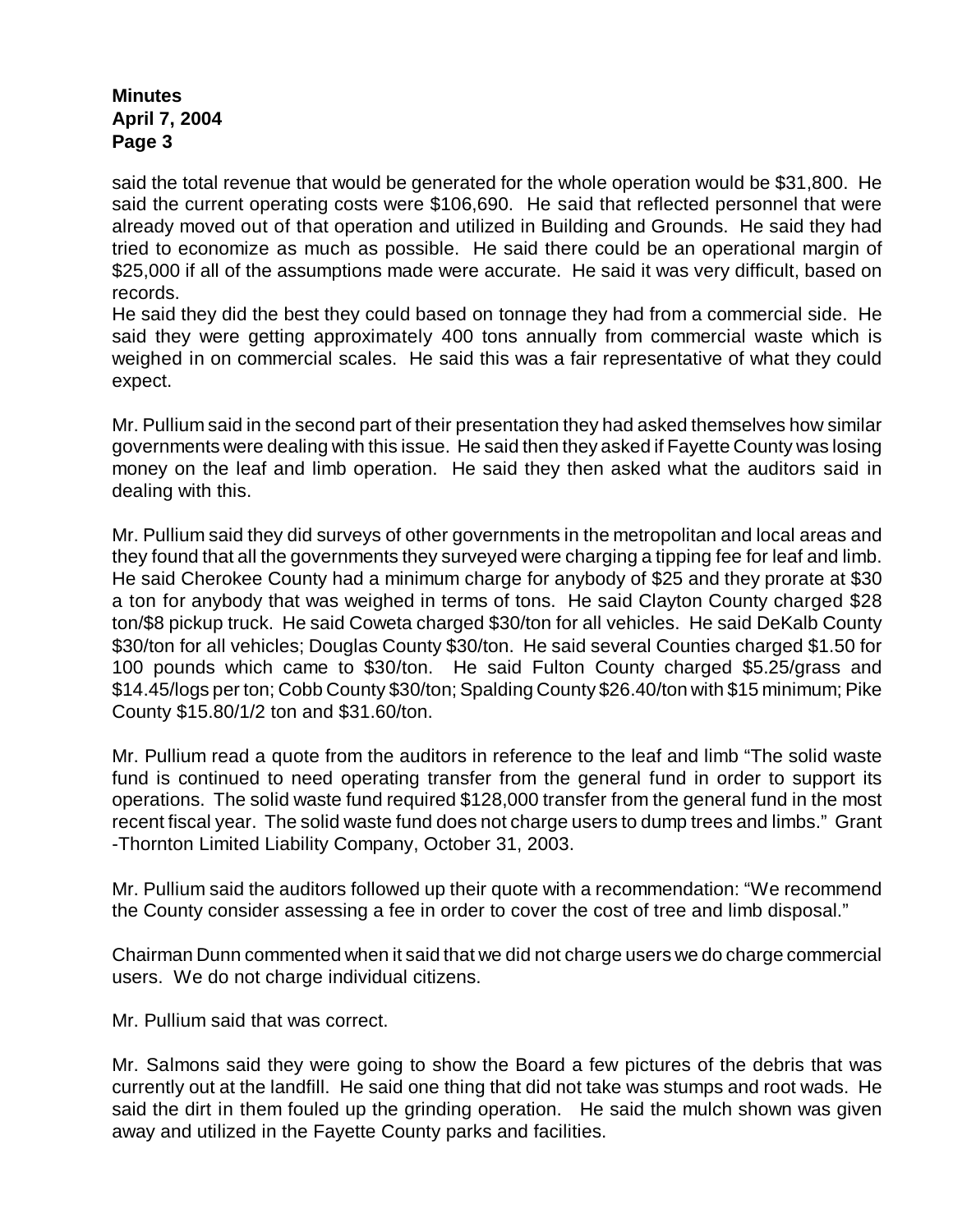Mr. Pullium said in summary, the County was from an operational standpoint was losing money on the leaf and limb operation. He said they felt a user charge was appropriate for this service and was evidenced by the fact that all the metropolitan counties were charging for this service. He said the independent auditors had recommended establishing a fee. He said the staff recommended establishing a fee to cover the operational costs. He said in the absence of such a charge the County's general fund would be required to pay the bill and would impact each taxpayers property tax bill. He said in the absence of a user charge a portion of the tax proceeds will not be available vital County services such as public safety, transportation, public works and recreational programs. He said by establishing a tipping fee the users of the services will pay only the cost necessary to process the leaf and limb material. He said the general fund would not be required to subsidize the solid waste fund leaf and limb operation.

Mr. Pullium said they were, tonight, asking the Board to approve a tipping fee for leaf and limb operations.

Commissioner Frady said he had several comments. He said that it was said that no government was handling yard waste that did not charge. He said Peachtree City handled it and they did not charge. He said if there was a charge it would force people to do more burning.

He asked if they charged for mulch. Mr. Pullium said they did not. Commissioner Frady asked him why they did not. Commissioner VanLandingham said they could not give it away.

Commissioner Frady said he was not going to support the recommendation. He said he was just trying to say why. He asked Mr. Pullium to give him a breakdown. He said he thought they had met on this a week ago. Commissioner Frady said the \$101,000 that was listed as a deficient for that fund. He said he thought it was credited back to the fact that monitoring was being paid out of that fund. He said it was broken down that leaf and limb was only costing \$35- \$36,0000/year. He said after the credit back of other things in that fund other than leaf and limb.

Mr. Pullium said the information presented tonight was accurate and this fund was losing money.

Commissioner Frady told Mr. Pullium that in a meeting they had he was told that the monitoring fee was included in this fund and it broke down to the fact that the limbs were only costing about \$37,000. He said he asked Mr. Pullium to put those numbers down and give them back to him.

Mr. Pullium said he wanted to pull back up the numbers they had presented tonight and detail them out.

Commissioner Frady said he did not want those numbers. He said he wanted to know what all went into the \$101,000.

Mr. Pullium said there was \$106,000 in expenses for the total operation out at the landfill.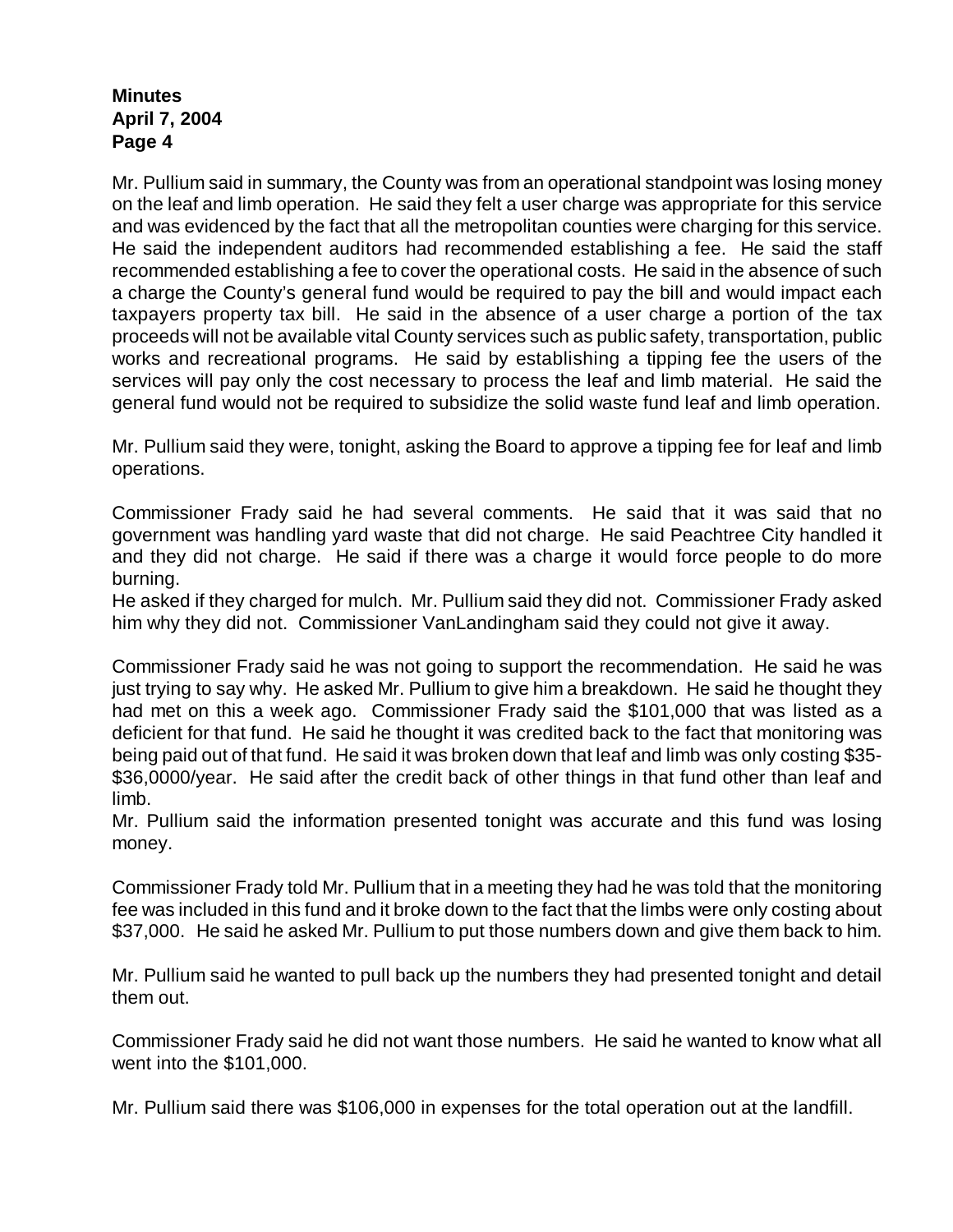Commissioner Frady said that Mr. Pullium said he had a net loss of \$101,000 in the fund. He said the numbers Mr. Pullium gave him included monitoring fees for the entire operation and other fees for the entire operation and Mr. Pullium went over them and gave them back to him that day while they were talking that day. He said the final numbers of leaf and limb were about \$35-40,000.

Mr. Salmons said the grinding costs alone were \$40,000 a year. He said this was not counting the labor and equipment costs associated with that.

Mr. Pullium said there were grinding costs of about \$40,000, labor cost of around \$10,000 and machine cost of \$30,000 just for the leaf and limb. He asked Commissioner Frady if he believed that the cost was only \$40,000.

Commissioner Frady said he meant the cost to operate. He said he was not talking about the cost and income. He said you make some income off of it. He asked what did it cost to monitor those wells?

Mr. Pullium said that was a cost to monitor the wells and that was about \$30,000 a year.

Commissioner Frady said that was in this \$101,000.

Commissioner Frady said he felt they needed to get the numbers together that he was given so everyone else could see them.

Chris Cofty said those costs were not reflected in this presentation. He said the loss would be obviously greater if they had reflected the cost of monitoring. He said this was strictly the leaf and limb.

Commissioner Frady said what was reflected in this presentation was that this operation was costing \$101,000 a year loss and in that loss also were other things, not just leaf and limb.

Mr. Cofty said it was just leaf and limb.

Commissioner Frady said he would like to see the numbers he was given at the meeting he had with Mark and Chris.

Mr. Pullium said another important thing to note was that a majority of other governments are charging \$30 and that was approximately the cost which had been derived by us and several other government entities. He said that was how much it cost, not to make a profit, but to break even.

Commissioner VanLandingham asked why was Fayette County taking leaf and limb debris from individuals out side of the County.

Mr. Pullium said they were being charged.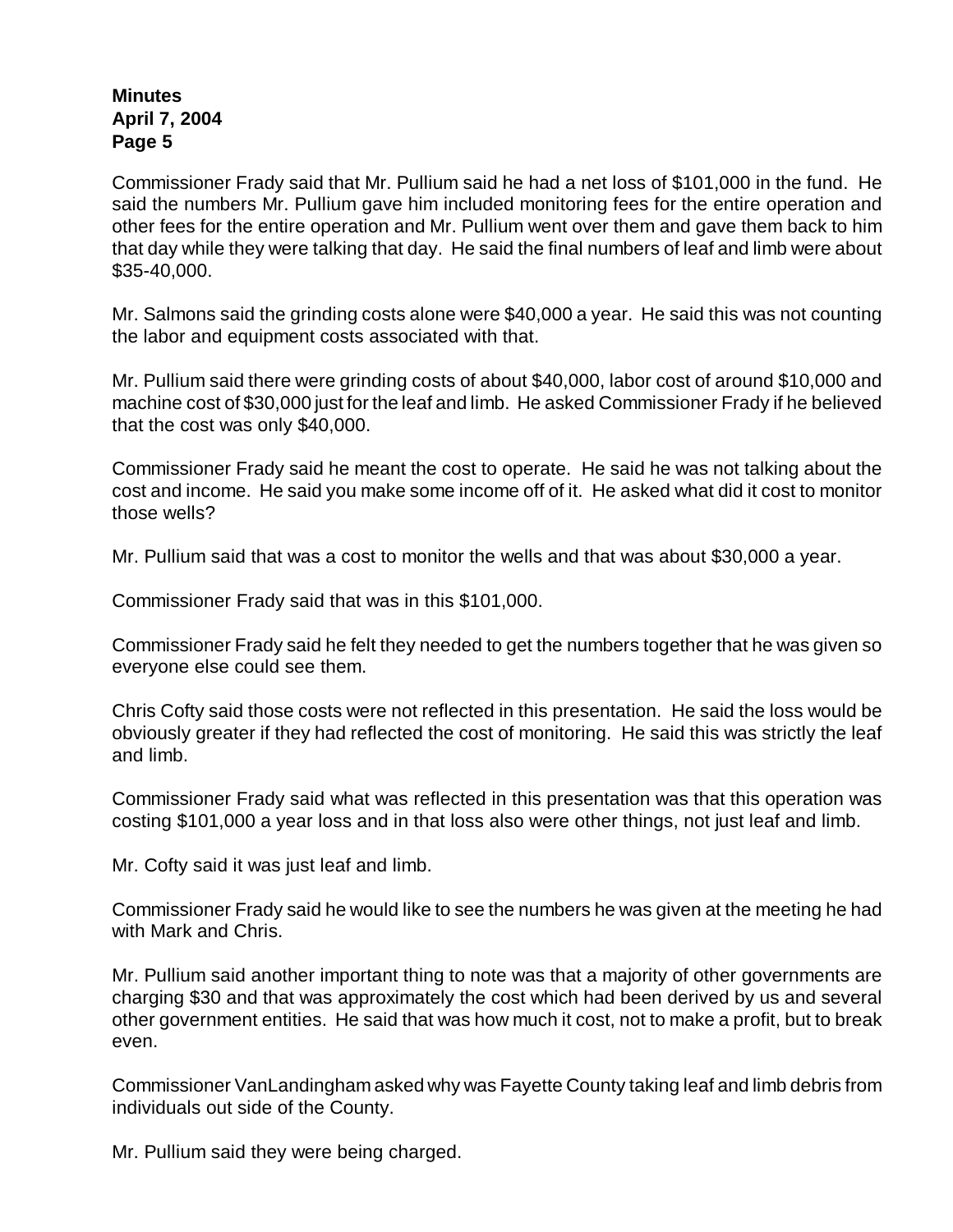Commissioner VanLandingham said this was adding work to our personnel and machinery.

Mr. Pullium said that was a legal question the County attorney would have to answer. He said he was not sure we could tell someone whether they could or could not use our facility.

Attorney McNally said Fayette County was not required to take trash from other counties.

Commissioner VanLandingham stated that all citizens were not using the landfill, but all citizens were also not playing baseball and softball but they were helping to subsidize that program. He said that was not a valid point.

Commissioner VanLandingham said a pickup truck was 3.5 cubic yards. He asked what was the grinding fee for 3.5 cubic yards.

Mr. Salmons responded that the County paid approximately \$1 a cubic yard to grind.

Commissioner VanLandingham stated that if we were paying \$1/cubic yard and a pickup truck was 3.5 cubic yards then it would cost \$3.50 to take care of the grinding.

Mr. Salmons said that was just the grinding and did not account for any labor or equipment cost.

Commissioner VanLandingham asked if the other counties were maintaining an equal budget as far as expense and income. Are they making money or losing money?

Mr. Salmons said he could not address that. He said he did know that Clayton County operated the landfill as one total fund and their charges for their vegetative debris was identical to their charges for solid waste. He said they were one of the models used because they were located close to Fayette County.

Commissioner VanLandingham said his feeling was that he would rather not do this, this is one thing our citizens had that they were not paying double for. He said if the Board did see fit to do this, he would like to see another fee schedule of \$2/car and \$4/truck. He said he would rather start out on the low end and adjust if needed to later. He said he could not bring himself to adopt this policy. He said he understood what the auditors said, what the staff was trying to do. He said the program was well presented but he would not accept this too readily.

Mr. Salmons said he understood and the decision of the Board is what they would live with.

Commissioner Wells said she did not have a problem with instituting this. She said user fees were very appropriate in government. She said we had to make sure we were covering th cost of government. She said she did not see where the citizens were going to be paying double for this. She said everyone was paying through taxes for all of the services provided here. She said the people using the landfill, bringing in items for free, were getting a freer bit of apple per say than those of us who did not use it. She said if we implement this, she saw pickup loads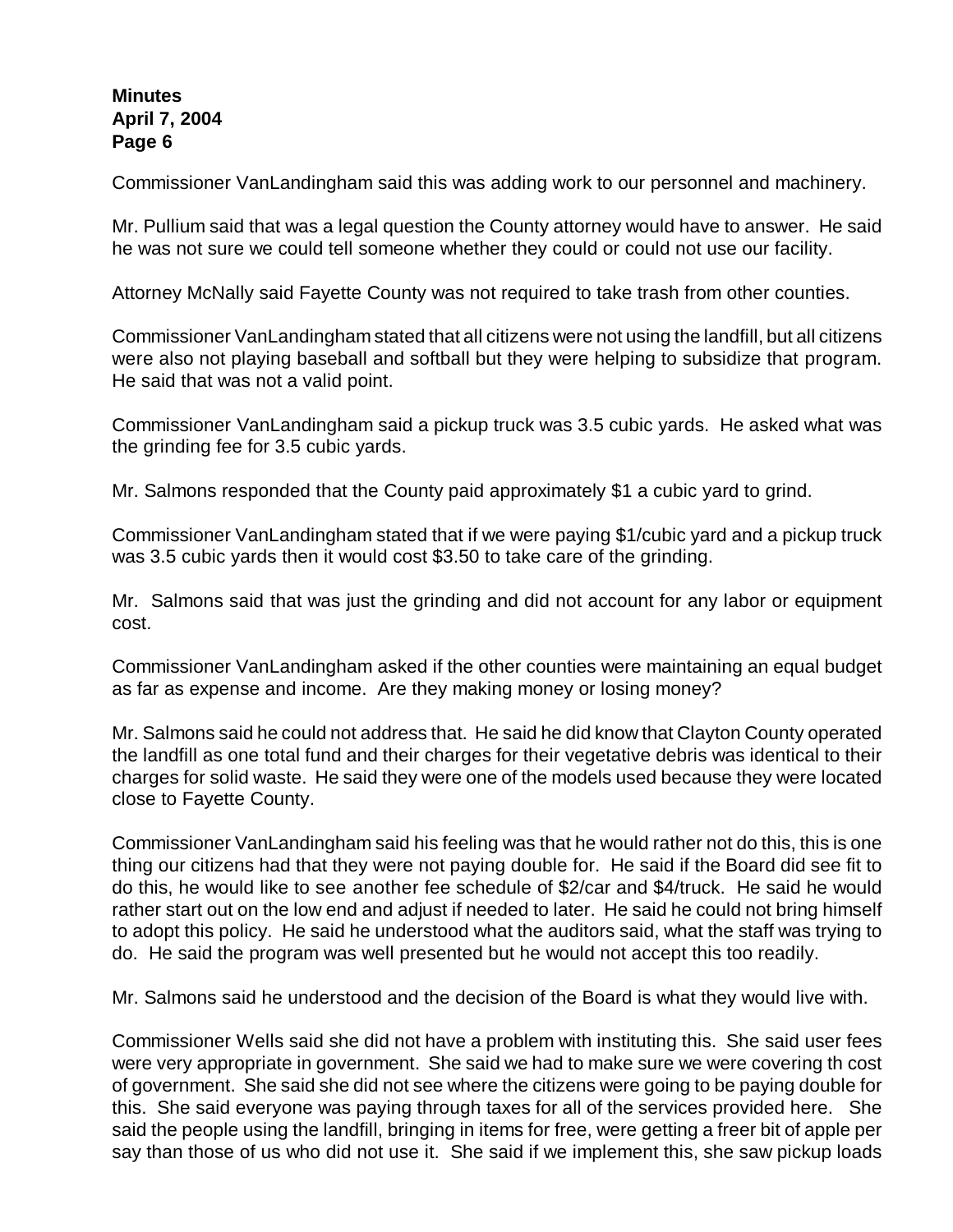were suddenly going to be much larger. She said she saw people would become more cost conscious. She said when taking items to the landfill we needed to be more conscious as to what we were putting in to it. She said when it is free people tend to take it for granite. She said we charge business licenses, building permits, hunting permits and every taxpayer is paying for the facilities, but when citizens want to use that we charge a user fee. She said she did not have a problem when citizens paid a user's fee. She said government was there to make sure that all citizens were paying equally and fairly for their particular usage and she did not feel that everyone should carry the load for a few.

Commissioner Wells said charging a tipping fee was in keeping with what others were doing. She said if we started off charging a lower fee and came back and raised the fee, people would see that as we were jacking the prices up on a regular basis. She said this was not outlandish. She said Fayette County was an affluent County and she did not think we had to be a stupid County by saying things were free. She said user fees were fair and equitable.

Commissioner Wells made a motion that the Board adopt a users fee for leaf and limb debris disposal at the landfill. Commissioner Pfeifer Pfeifer seconded the motion. Discussion followed.

Commissioner Pfeifer said he was going to make a motion but he first wanted to listen to what the other commissioners had to say. He said the documentation he had received made sense to him. He said he agreed with Commissioner Wells that user fees made sense. He said he had heard there was some objection and he wanted to hear what that was. He said he did not have a problem charging a user fee. He said there was a cost here, we could argue about what exactly that cost was, but there was a cost. He said these rates compared to other counties looked fairly low. He said he would use the landfill. He said he was surprised that we were not already charging a tipping fee. He said he was aware the mulch was free. He said he did not know how you could monitor other counties using the landfill. He said he could if a commercial landscaping truck came to the dump from Clayton County it did not mean that the stuff on the truck was from Clayton County. He said he did not know how you could prove where a bush came from. He said we are recovering from that by charging commercial rates for commercial usage.

Commissioner VanLandingham said he had one other point he wanted to make. He said if we did impose a fee, we would see our back roads and vacant lots were going to be dumped on rather than the debris taken to the landfill. He said it was already happening with garbage.

Commissioner Frady said he did not know if we had user fees except for something chosen to do such as recreation. He said when you charge for something that people had no choice in, people have to do something with their debris, there was a difference in user fees.

Chairman Dunn said that some of the data shown was inconsistent. He said the auditor's comments were cited about the solid waste fund. He said that was the entire solid waste fund. He said what was being talked about tonight was only a part of the solid waste fund.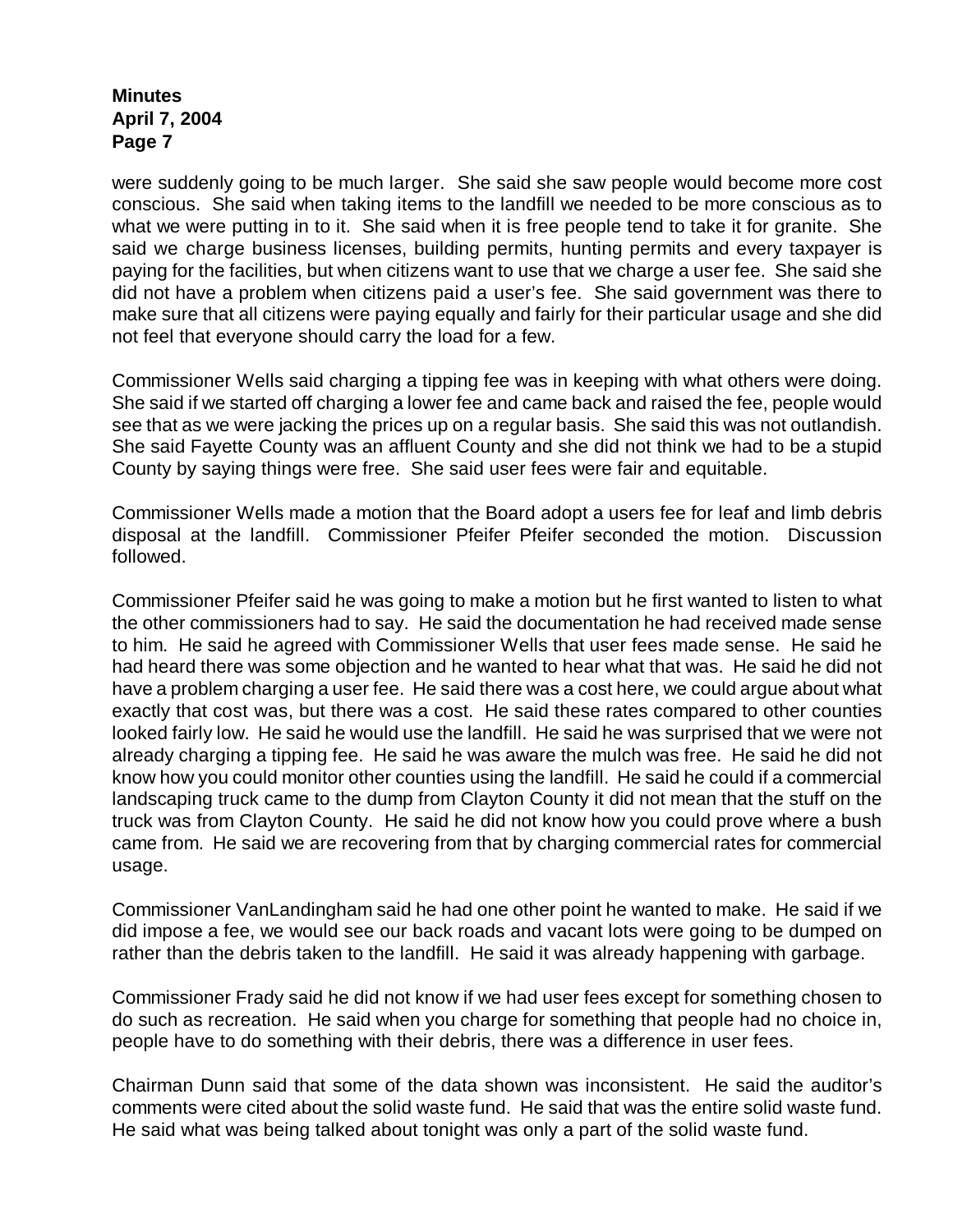Chairman Dunn said there was some confusion as to what numbers were included and not included.

Chairman Dunn addressed Commissioner Pfeifer to tell him he was not here when the contracts were done for the new dump and one of the things that we said at that time was that we were not going to charge people. He said that was part of the public discussion. He said things could change, and if this was becoming a very difficult for the County, we needed to rethink that decision.

Chairman Dunn said he felt they needed to find out the precise numbers. He said, for instance, we were talking about carloads and truckloads and yet the discussion was in cubic feet of tonnage. He said that did not relate well. Chairman Dunn asked how many cars were projected at \$4 a piece that would come through the dump.

Mr. Salmons said the projection he made, because he did not know a good number for that, was basically made by using pickup trucks. He said he did not use cars.

Chairman Dunn asked how did they arrive at the price.

Mr. Salmons said they arrived at the price because it reflected the exact same price that they charge for solid waste which is the practice for many of the counties.

Chairman Dunn asked if there was no way to show how much an individual would contribute to solving this problem in either cars or trucks.

Mr. Salmons said he could not.

Chairman Dunn said he was aware of another problemwas that we charged commercial haulers but some commercial haulers were bringing their debris to the dump in cars or pickup trucks. He said we had not figured out a way to control that. He said this was a problem that we had not figured out how to control. He said we did not know if we could control this problem by getting everyone to pay what they should that we would not have a deficient of funds.

Chairman Dunn said he was suggesting that the Board needed the additional information that Commissioner Frady had requested. He said he was not prepared to vote on this today. He said it needed to be determined how much of this fund was going to be absorbed by commercial people opposed to the individual citizens. He said he was against the fee but he understood we did not want to loose money in a government enterprise. He said we did not want to make a profit either.

Commissioner Pfeifer said that we did charge people to dump garbage in the landfill which they could easily dump that on the side of the road.

Commissioner Wells withdrew her motion and Commissioner Pfeifer withdrew his seconding of the motion.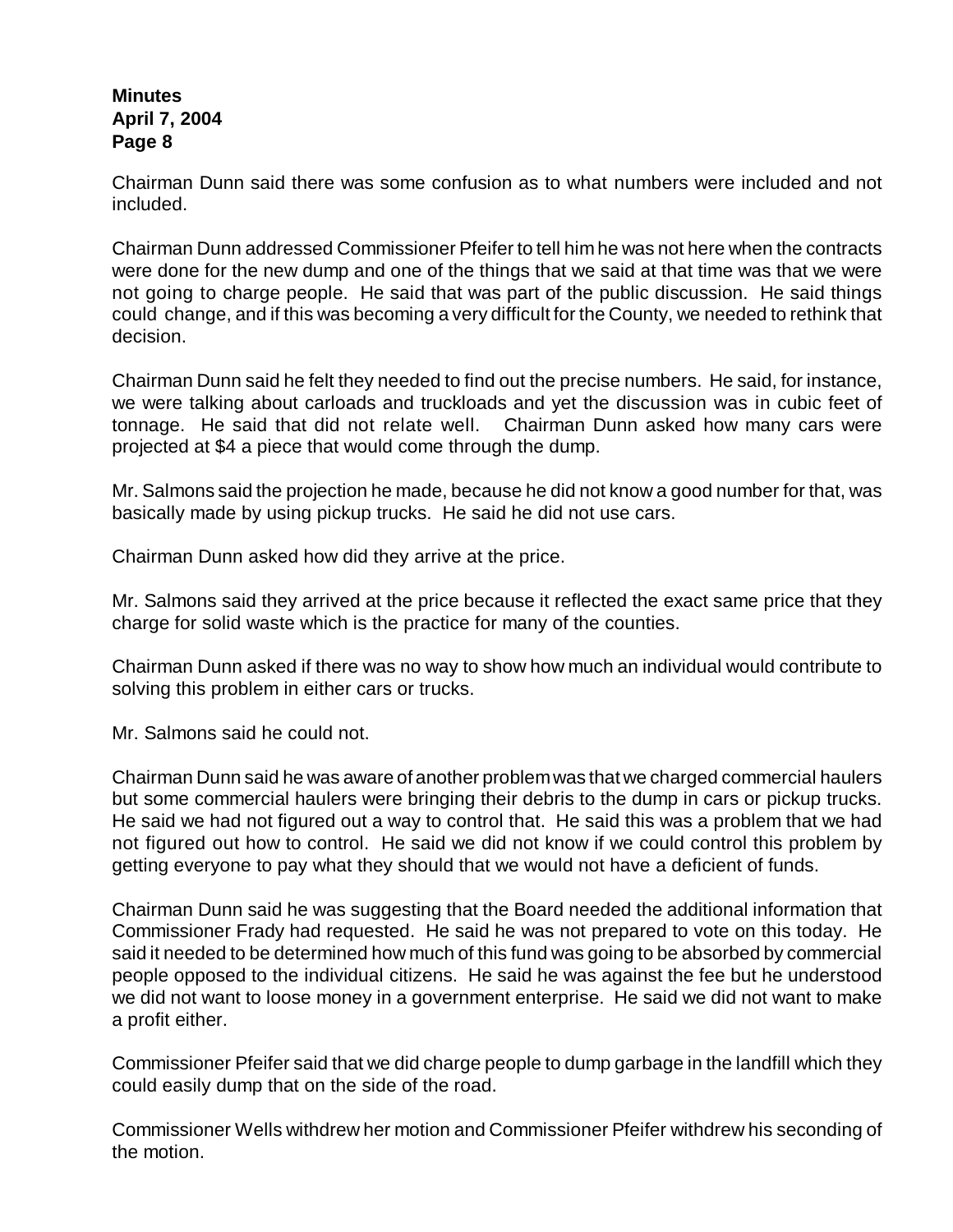Commissioner Wells asked for a time line on this issue.

It was the consensus of the Board to table this item until the next scheduled Board of Commissioner's Work Session on Wednesday, May 5, at 3:30 p.m.

## **DISCUSSION OF REQUEST BY THE DEPARTMENT OF FAMILY AND CHILDREN SERVICES THAT THE COUNTY PARTICIPATE IN THE TANF WORK PROGRAM (TEMPORARY ASSISTANCE TO NEEDY FAMILIES).**

Amelia Eubanks, Employment Services Case Manager of Fayette County Department of Family and Children Services (DFCS), stated that part of her job was to work with the people who receive the TANF service. TANF is the Temporary Assistance for Needy Families. She said this was renamed from the old welfare program. She said the Federal Government was mandating DFCS to work with the people who receive TANF and try to place them in a work activity so that they may be productive in the society. She said these were people who probably had some type of training but had been laid off for various reasons.

Ms. Eubanks said they were asking the Commissioners to approve placing of these people in various County positions.

Commissioner Wells asked County Administrator Chris Cofty if he had looked at this program and would it be something that would be advantageous to the County or would it be a burden?

Mr. Cofty said he had looked at it and felt it would be advantageous to the County. He said if we brought someone on and trained them and then a position became available he would like to hire that person because it would save the training.

Motion was made by Commissioner Wells, seconded by Commissioner VanLandingham, authorizing the County to participate in the TANF (Temporary Assistance to Needy Families) program. Discussion followed.

Commissioner Pfeifer commented that he was familiar with what the department had done in the state over the past several years. He said he thought it was fantastic. He said the not only the reduction in the cost to the taxpayer, but more important the increase in self-worth on part of the those people who were welfare recipients and now were participants in our society.

Chairman Dunn asked if we would have to do evaluations on these people. Ms. Eubanks replied that they would be doing the evaluations. Chairman Dunn asked how could they do that if they were not there. Ms. Eubanks said the supervisor would have a form to fill out and if there were any questions they could call her. Chairman Dunn asked how often this evaluation would be done and Ms. Eubanks replied once a month. Chairman Dunn asked if there was a problem with a person working for us from TANF how hard would it be to get this person out of our employment. Ms. Eubanks said all it would take would be a phone call to her.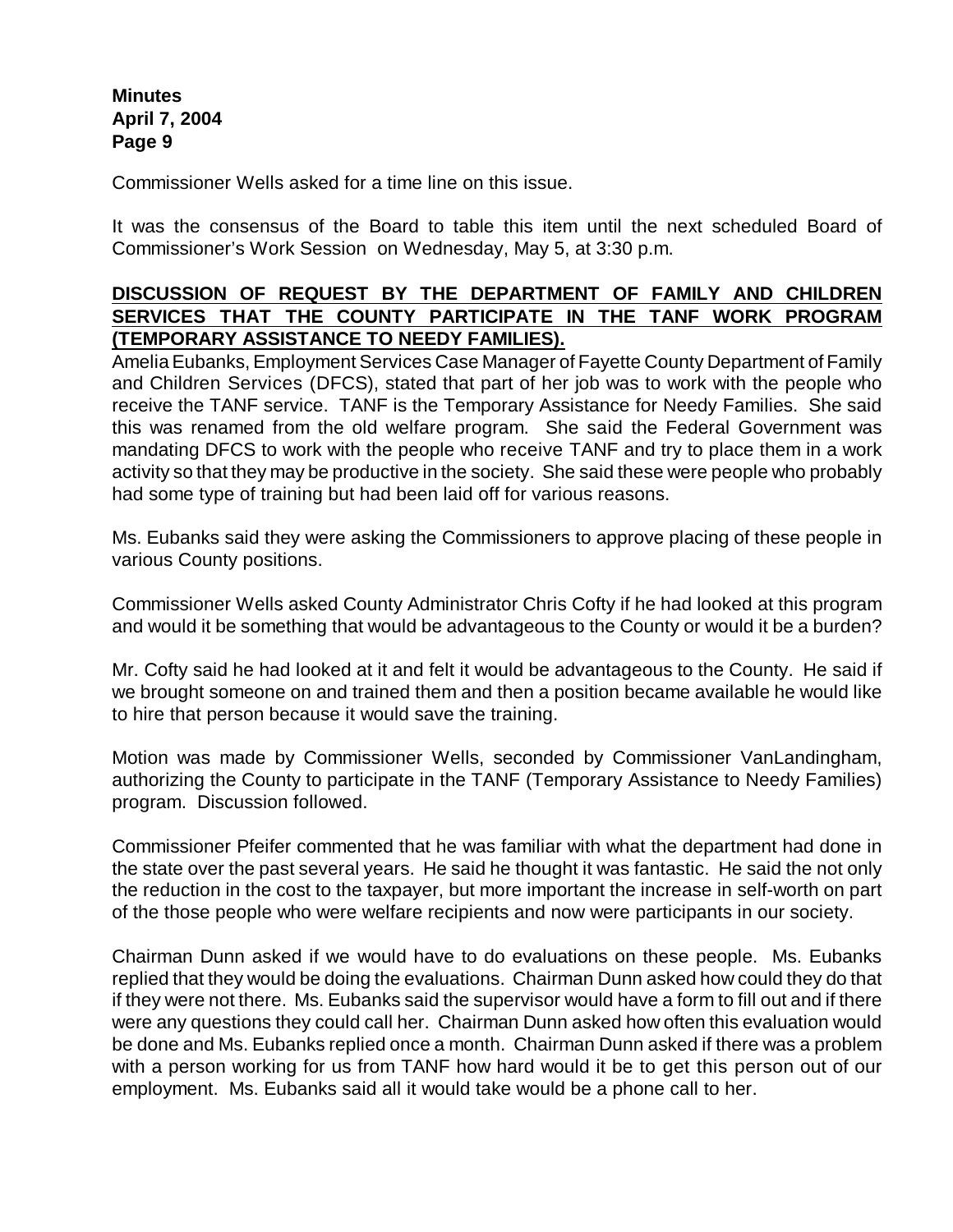Commissioner VanLandingham said that he thought this was one of the best things that had happened. He said it would help lend dignity to the lives of those who have lost their jobs. He said he appreciated the opportunity for the County to be able to be a part of this program.

Chairman Dunn asked if they began to work for the County and for some reason we had to let them go that would hurt the benefits they get now. Ms. Eubanks said it would not. She said what they are doing now was working to give back to the community and they would get credit for that. She said if they did an unsatisfactory job they would look somewhere else for them a place to work.

Chairman Dunn asked how many people did they have right now that they were trying to find work for. Ms. Eubanks said they had between 35 - 50 people.

Motion carried 5-0. A copy of the work program, identified as "Attachment No. 1", follows these minutes and is made an official part hereof.

**CONSENT AGENDA:** Motion was made by Commissioner Wells, seconded by Commissioner Frady, to approve the Consent Agenda as presented. Motion carried 5-0.

**DENIAL OF TAX REFUND TO U.S. BANCORP:** Approval of recommendation to deny a request for a tax refund to U.S. Bancorp in the amount of \$1,328.43.

# **TRANSFER OF FUNDS FROM GENERAL FUND TO SHERIFF'S DEPARTMENT CID:**

Approval of request to transfer insurance reimbursement from General Fund to Sheriff's Department-Criminal Investigations Division budget. A copy of the request, identified as "Attachment No. 2", follows these minutes and is made an official part hereof.

## **AWARD OF CATERPILLAR 621 PAN REPAIR WORK TO YANCEY BROTHERS:**

Approval of recommendation from Purchasing Director, Tim Jones, to authorize Yancey Brothers to perform the Caterpillar 621 pan repair work in the amount of \$31,504.21. A copy of the bid, identified as "Attachment No. 3", follows these minutes and is made an official part hereof.

**APPROVAL OF BOARD MINUTES:** Approval of March 11, 2004 and March 25, 2004 Board of Commissioners Meeting Minutes.

### **PUBLIC COMMENT:**

Members of the public are allowed up to five minutes each to address the Board on issues of concern other than those items which are on this evening's agenda.

There was no public comment.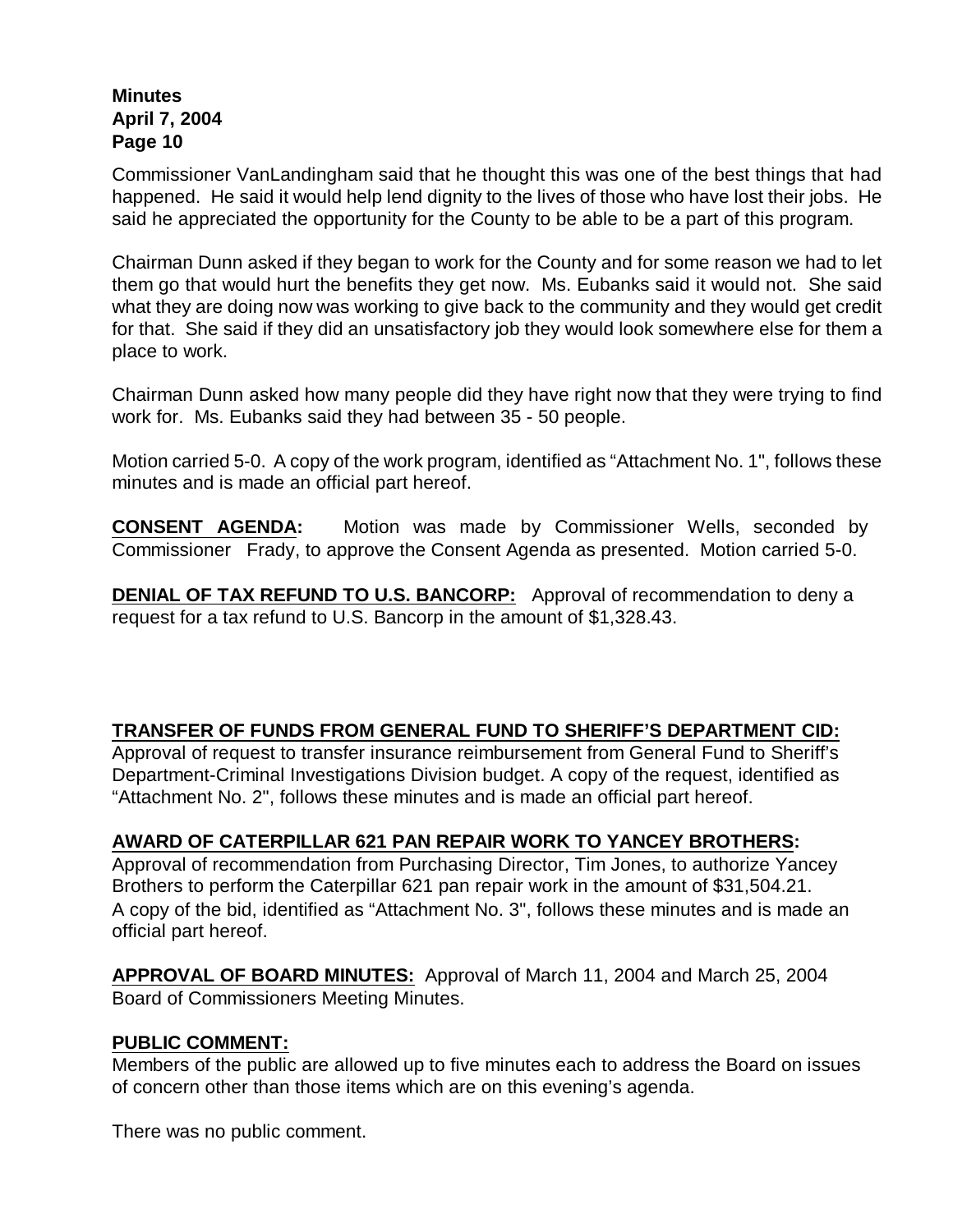## **STAFF REPORTS:**

**MARK PULLIUM:** Mark Pullium, Director of Business Services, recommended to the Board the renewal of the Shell Energy Agreement. He said this was the County's natural gas agreement. He said the County had the opportunity to renew this agreement at the same therm rate that we had last year which was .69 per therm. He said the staff recommended that the Board renew this agreement and also the Board authorize the Chairman to execute the agreement.

Chairman Dunn asked if it would be .76 if we did not lock the .69 rate in. Mr. Pullium said that was correct.

Motion was made by Commissioner Wells, seconded by Commissioner VanLandingham, authorizing the Chairman to execute the Shell Energy Agreement. Motion carried 5-0. A copy of the agreement, identified as "Attachment No. 4", follows these minutes and is made an official part hereof.

**MARK PULLIUM:** Mark Pullium, Director of Business Services, informed the Board that the new web page was up and running. He said they had received a lot of favorable comments. He said that a lot more departments had participated and he wanted to thank the departments for their participation. He also thanked the Board for letting us create the new website.

Commissioner Pfeifer asked if there had been a change in the GIS map portion of the website.

Mr. Pullium said he knew that in the beginning there was a problem in getting over to the GIS website. He said there was a problem with the link the first day that was an internal problem and has since been corrected. He said the staff is also identifying issues to improve the GIS and will bring some proposals to the Board in the near future that will make our mapping even better than it is now. He said one of the areas the staff is lacking in is training and expertises in this area and hope they can address this need in the upcoming budget.

**COMMISSIONER VANLANDINGHAM:** Commissioner VanLandingham said he did not have a staff report but he wanted to recognize Aaron Wheeler, the new Director of Zoning, and officially welcome him to Fayette County.

**ATTORNEY MCNALLY:** Attorney McNally requested an Executive Session to discuss six legal items.

Motion was made by Commissioner Wells, seconded by Commissioner Pfeifer, to adjourn to Executive Session to discuss six legal items. Motion carried 5-0.

### **EXECUTIVE SESSION:**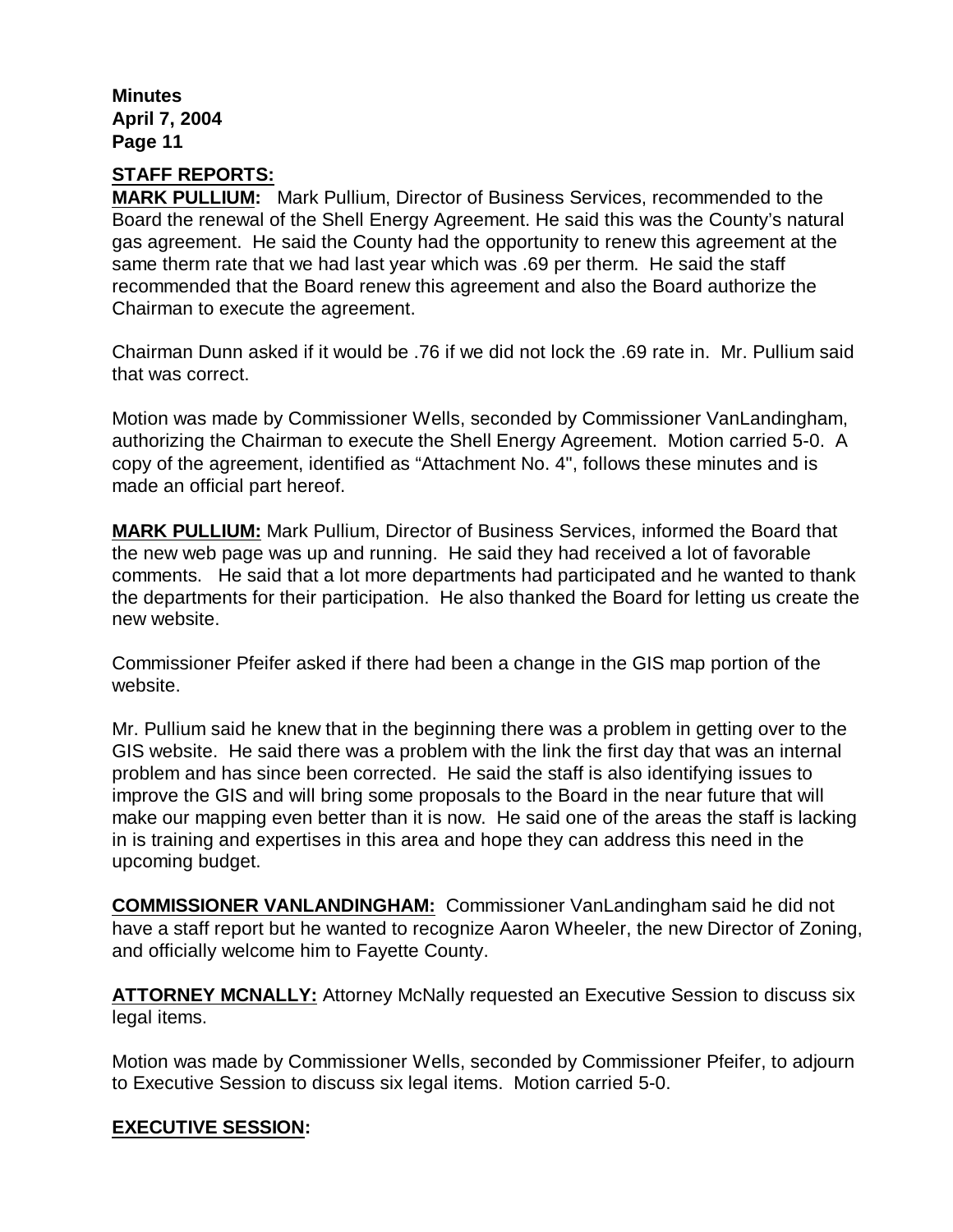**LEGAL:** Attorney McNally advised the Board on a legal matter.

Motion was made by Commissioner Frady, seconded by Commissioner VanLandingham, authorizing Attorney McNally to proceed in this matter. Motion carried 5-0.

**LEGAL:** Attorney McNally advised the Board on a legal matter.

Motion was made by Commissioner Wells, seconded by Commissioner Frady, authorizing Attorney McNally to proceed in this matter. Motion carried 5-0.

**LEGAL:** Attorney McNally advised the Board on a legal matter.

There was no action taken on this matter.

**LEGAL:** Attorney McNally advised the Board on a legal matter.

There was no action taken on this matter.

**LEGAL:** Attorney McNally advised the Board on a legal matter.

There was no action taken on this matter.

**LEGAL:** Attorney McNally advised the Board on a legal matter.

Motion was made by Commissioner Wells, seconded by Commissioner Frady, authorizing Attorney McNally to proceed in this matter. Motion carried 5-0.

**EXECUTIVE SESSION AFFIDAVIT:** Motion was made by Commissioner Wells, seconded by Commissioner VanLandingham, authorizing the Chairman to execute the Executive Session Affidavit affirming that six legal items were discussed in Executive Session. Motion carried 5-0. A copy of the affidavit, identified as "Attachment No. 5", follows these minutes as is made an official part hereof.

There being no further business to come before the Board, Chairman Dunn adjourned the meeting at 5:20 p.m.

\_\_\_\_\_\_\_\_\_\_\_\_\_\_\_\_\_\_\_\_\_\_\_\_\_\_\_\_\_\_ \_\_\_\_\_\_\_\_\_\_\_\_\_\_\_\_\_\_\_\_\_\_\_\_\_\_\_\_\_\_\_\_\_\_

Peggy Butler, Chief Deputy Clerk Gregory M. Dunn, Chairman

The foregoing minutes were duly approved at an official meeting of the Board of Commissioners of Fayette County, Georgia, held on the  $5<sup>th</sup>$  day of May 2004.